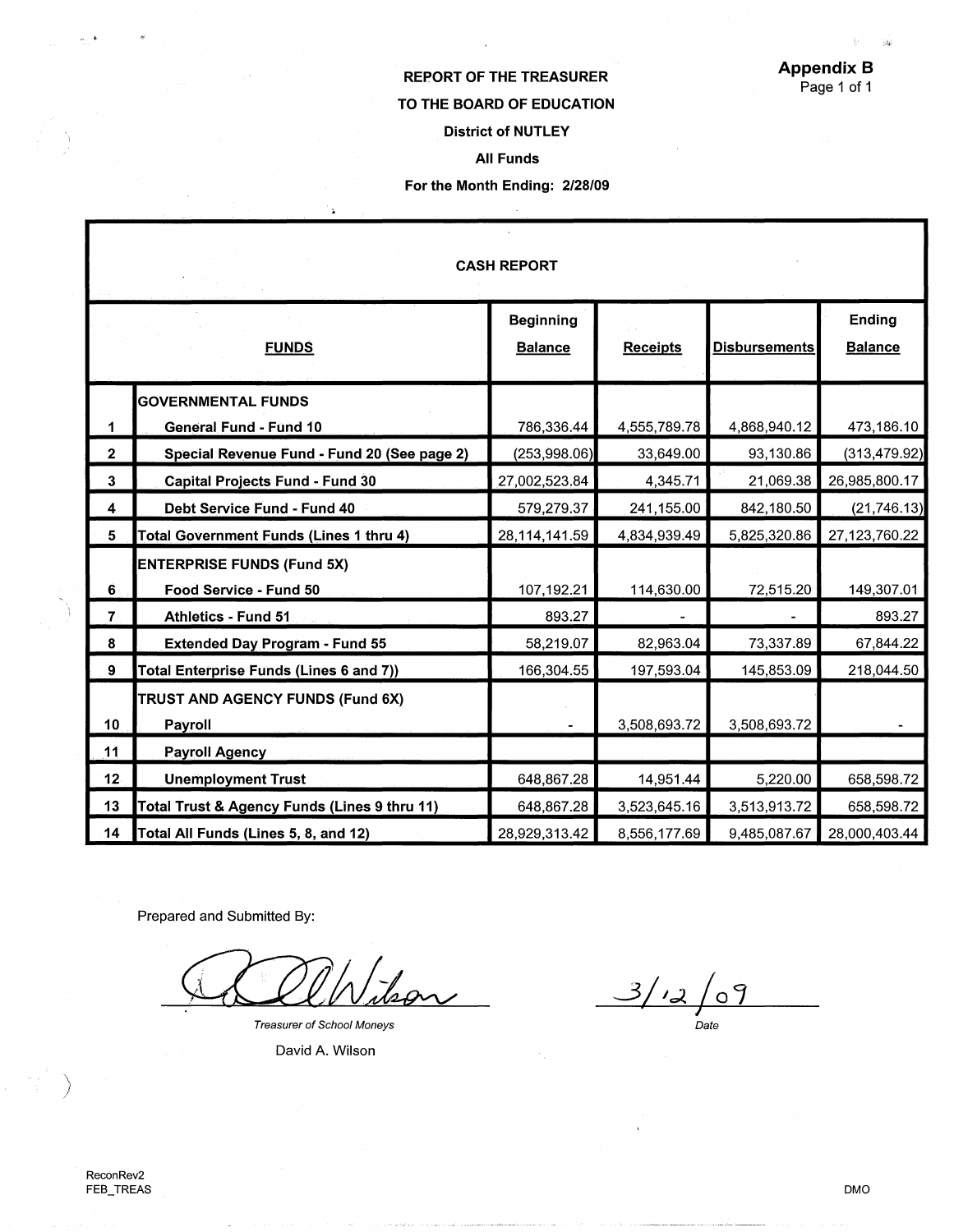

)

þ,

J Ä

 $\mathbf{r}$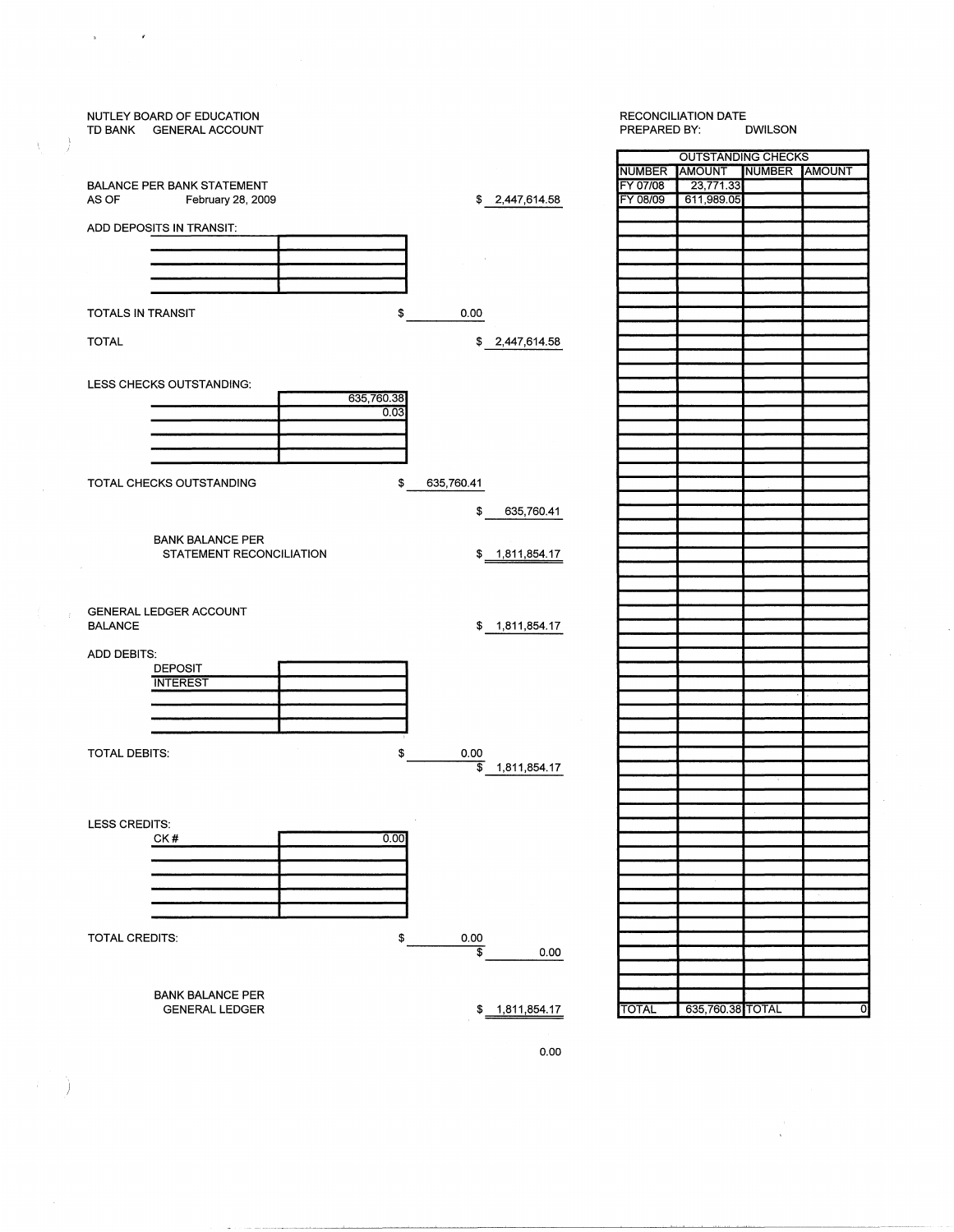|    | NUTLEY BOARD OF EDUCATION<br>TD BANK SALARY ACCOUNT      |              |                                   |                | PREPARED BY:  | RECONCILIATION DATE       | <b>DWILSON</b> |   |
|----|----------------------------------------------------------|--------------|-----------------------------------|----------------|---------------|---------------------------|----------------|---|
|    |                                                          |              |                                   |                |               | <b>OUTSTANDING CHECKS</b> |                |   |
|    |                                                          |              |                                   |                | NUMBER AMOUNT |                           | NUMBER AMOUNT  |   |
|    | BALANCE PER BANK STATEMENT<br>AS OF<br>February 28, 2009 |              |                                   | \$1,323,619.81 |               | 1,323,619.81              |                |   |
|    |                                                          |              |                                   |                |               |                           |                |   |
|    | ADD DEPOSITS IN TRANSIT:                                 |              |                                   |                |               |                           |                |   |
|    |                                                          |              |                                   |                |               |                           |                |   |
|    |                                                          |              |                                   |                |               |                           |                |   |
|    |                                                          |              |                                   |                |               |                           |                |   |
|    |                                                          |              |                                   |                |               |                           |                |   |
|    | TOTALS IN TRANSIT                                        | \$           | 0.00                              |                |               |                           |                |   |
|    |                                                          |              |                                   |                |               |                           |                |   |
|    | <b>TOTAL</b>                                             |              |                                   | \$1,323,619.81 |               |                           |                |   |
|    |                                                          |              |                                   |                |               |                           |                |   |
|    | LESS CHECKS OUTSTANDING:                                 |              |                                   |                |               |                           |                |   |
|    |                                                          | 1,323,619.81 |                                   |                |               |                           |                |   |
|    |                                                          |              |                                   |                |               |                           |                |   |
|    |                                                          |              |                                   |                |               |                           |                |   |
|    |                                                          |              |                                   |                |               |                           |                |   |
|    |                                                          |              |                                   |                |               |                           |                |   |
|    | TOTAL CHECKS OUTSTANDING                                 |              |                                   |                |               |                           |                |   |
|    |                                                          |              | \$1,323,619.81                    |                |               |                           |                |   |
|    |                                                          |              | \$                                | 1,323,619.81   |               |                           |                |   |
|    |                                                          |              |                                   |                |               |                           |                |   |
|    | <b>BANK BALANCE PER</b>                                  |              |                                   |                |               |                           |                |   |
|    | STATEMENT RECONCILIATION                                 |              | \$                                | 0.00           |               |                           |                |   |
|    |                                                          |              |                                   |                |               |                           |                |   |
|    |                                                          |              |                                   |                |               |                           |                |   |
|    | GENERAL LEDGER ACCOUNT                                   |              |                                   |                |               |                           |                |   |
| j. | <b>BALANCE</b>                                           |              | \$                                | 0.00           |               |                           |                |   |
|    |                                                          |              |                                   |                |               |                           |                |   |
|    | ADD DEBITS:                                              |              |                                   |                |               |                           |                |   |
|    | <b>DEPOSIT</b><br><b>INTEREST</b>                        |              |                                   |                |               |                           |                |   |
|    |                                                          |              |                                   |                |               |                           |                |   |
|    |                                                          |              |                                   |                |               |                           |                |   |
|    |                                                          |              |                                   |                |               |                           |                |   |
|    |                                                          |              |                                   |                |               |                           |                |   |
|    | TOTAL DEBITS:                                            | \$           | 0.00<br>$\overline{\mathfrak{s}}$ |                |               |                           |                |   |
|    |                                                          |              |                                   | 0.00           |               |                           |                |   |
|    |                                                          |              |                                   |                |               |                           |                |   |
|    |                                                          |              |                                   |                |               |                           |                |   |
|    | LESS CREDITS:                                            |              |                                   |                |               |                           |                |   |
|    | CK#                                                      | 0.00         |                                   |                |               |                           |                |   |
|    |                                                          |              |                                   |                |               |                           |                |   |
|    |                                                          |              |                                   |                |               |                           |                |   |
|    |                                                          |              |                                   |                |               |                           |                |   |
|    |                                                          |              |                                   |                |               |                           |                |   |
|    |                                                          |              |                                   |                |               |                           |                |   |
|    | TOTAL CREDITS:                                           | \$           | 0.00                              |                |               |                           |                |   |
|    |                                                          |              | $\overline{\mathfrak{s}}$         | 0.00           |               |                           |                |   |
|    |                                                          |              |                                   |                |               |                           |                |   |
|    | <b>BANK BALANCE PER</b>                                  |              |                                   |                |               |                           |                |   |
|    | <b>GENERAL LEDGER</b>                                    |              | \$                                | 0.00           | <b>TOTAL</b>  | 1,323,619.81 TOTAL        |                | 0 |
|    |                                                          |              |                                   |                |               |                           |                |   |
|    |                                                          |              |                                   | 0.00           |               |                           |                |   |

 $\mathbf{v}$  $\sim 10^6$ 

 $\left\langle \right\rangle$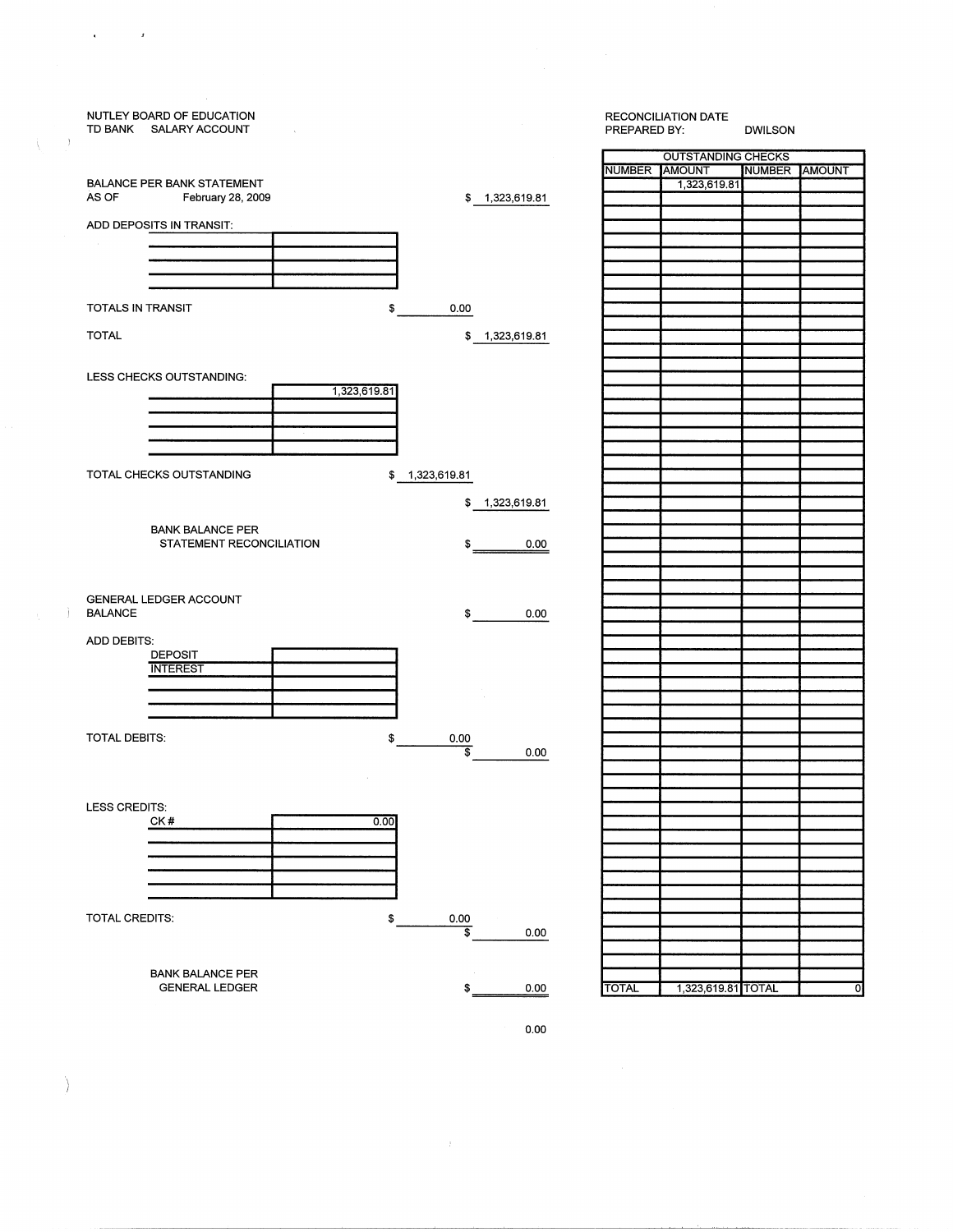| NUTLEY BOARD OF EDUCATION<br>TD BANK UNEMPLOYMENT |                                       |               | RECONCILIATION DATE<br>PREPARED BY:<br><b>DWILSON</b> |               |  |
|---------------------------------------------------|---------------------------------------|---------------|-------------------------------------------------------|---------------|--|
|                                                   |                                       |               | <b>OUTSTANDING CHECKS</b>                             |               |  |
|                                                   |                                       | NUMBER AMOUNT |                                                       | NUMBER AMOUNT |  |
| <b>BALANCE PER BANK STATEMENT</b>                 |                                       |               |                                                       |               |  |
| AS OF<br>February 28, 2009                        | \$<br>658,598.72                      |               |                                                       |               |  |
|                                                   |                                       |               |                                                       |               |  |
| ADD DEPOSITS IN TRANSIT:                          |                                       |               |                                                       |               |  |
|                                                   |                                       |               |                                                       |               |  |
|                                                   |                                       |               |                                                       |               |  |
|                                                   |                                       |               |                                                       |               |  |
|                                                   |                                       |               |                                                       |               |  |
|                                                   |                                       |               |                                                       |               |  |
| <b>TOTALS IN TRANSIT</b>                          | \$<br>0.00                            |               |                                                       |               |  |
|                                                   |                                       |               |                                                       |               |  |
| <b>TOTAL</b>                                      | \$<br>658,598.72                      |               |                                                       |               |  |
|                                                   |                                       |               |                                                       |               |  |
|                                                   |                                       |               |                                                       |               |  |
| LESS CHECKS OUTSTANDING:                          |                                       |               |                                                       |               |  |
|                                                   | 0.00                                  |               |                                                       |               |  |
|                                                   |                                       |               |                                                       |               |  |
|                                                   |                                       |               |                                                       |               |  |
|                                                   |                                       |               |                                                       |               |  |
|                                                   |                                       |               |                                                       |               |  |
|                                                   |                                       |               |                                                       |               |  |
| TOTAL CHECKS OUTSTANDING                          | \$<br>0.00                            |               |                                                       |               |  |
|                                                   |                                       |               |                                                       |               |  |
|                                                   | \$<br>0.00                            |               |                                                       |               |  |
|                                                   |                                       |               |                                                       |               |  |
| <b>BANK BALANCE PER</b>                           |                                       |               |                                                       |               |  |
| STATEMENT RECONCILIATION                          | 658,598.72<br>\$                      |               |                                                       |               |  |
|                                                   |                                       |               |                                                       |               |  |
|                                                   |                                       |               |                                                       |               |  |
|                                                   |                                       |               |                                                       |               |  |
| GENERAL LEDGER ACCOUNT                            |                                       |               |                                                       |               |  |
| <b>BALANCE</b>                                    | \$<br>658,598.72                      |               |                                                       |               |  |
|                                                   |                                       |               |                                                       |               |  |
| ADD DEBITS:                                       |                                       |               |                                                       |               |  |
| <b>DEPOSIT</b>                                    |                                       |               |                                                       |               |  |
| <b>INTEREST</b>                                   |                                       |               |                                                       |               |  |
|                                                   |                                       |               |                                                       |               |  |
|                                                   |                                       |               |                                                       |               |  |
|                                                   |                                       |               |                                                       |               |  |
|                                                   |                                       |               |                                                       |               |  |
| TOTAL DEBITS:                                     | \$<br>0.00                            |               |                                                       |               |  |
|                                                   | $\overline{\mathbf{s}}$<br>658,598.72 |               |                                                       |               |  |
|                                                   |                                       |               |                                                       |               |  |
|                                                   |                                       |               |                                                       |               |  |
|                                                   |                                       |               |                                                       |               |  |
| LESS CREDITS:                                     |                                       |               |                                                       |               |  |
| CK#                                               | 0.00                                  |               |                                                       |               |  |
|                                                   |                                       |               |                                                       |               |  |
|                                                   |                                       |               |                                                       |               |  |
|                                                   |                                       |               |                                                       |               |  |
|                                                   |                                       |               |                                                       |               |  |
|                                                   |                                       |               |                                                       |               |  |
|                                                   |                                       |               |                                                       |               |  |
|                                                   |                                       |               |                                                       |               |  |
| TOTAL CREDITS:                                    | \$<br>0.00                            |               |                                                       |               |  |
|                                                   | \$<br>0.00                            |               |                                                       |               |  |
|                                                   |                                       |               |                                                       |               |  |
|                                                   |                                       |               |                                                       |               |  |
| <b>BANK BALANCE PER</b>                           | 658,598.72                            | <b>TOTAL</b>  | 0.00 TOTAL                                            |               |  |
| <b>GENERAL LEDGER</b>                             | \$                                    |               |                                                       |               |  |

 $\sqrt{1-\beta}$  and  $\alpha$ 

 $\label{eq:1} \sum_{i=1}^n \frac{1}{2} \sum_{j=1}^n \frac{1}{2} \sum_{j=1}^n \frac{1}{2} \sum_{j=1}^n \frac{1}{2} \sum_{j=1}^n \frac{1}{2} \sum_{j=1}^n \frac{1}{2} \sum_{j=1}^n \frac{1}{2} \sum_{j=1}^n \frac{1}{2} \sum_{j=1}^n \frac{1}{2} \sum_{j=1}^n \frac{1}{2} \sum_{j=1}^n \frac{1}{2} \sum_{j=1}^n \frac{1}{2} \sum_{j=1}^n \frac{1}{2} \sum_{j=$ 

0.00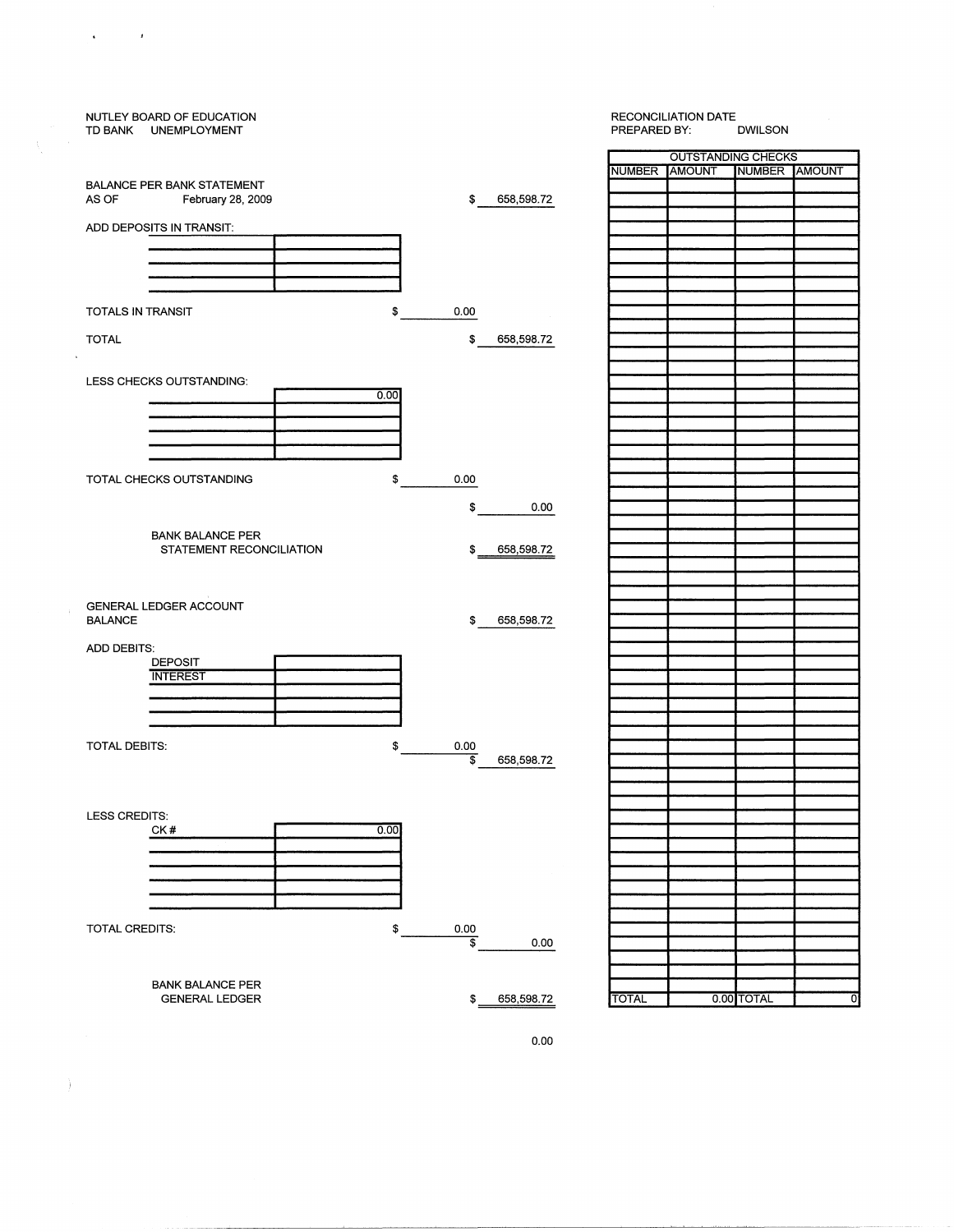| NUTLEY BOARD OF EDUCATION<br>TD BANK CAPITAL RESERVE |                                   | <b>RECONCILIATION DATE</b><br>PREPARED BY:<br><b>DWILSON</b> |                              |  |
|------------------------------------------------------|-----------------------------------|--------------------------------------------------------------|------------------------------|--|
|                                                      |                                   |                                                              | <b>OUTSTANDING CHECKS</b>    |  |
|                                                      |                                   | <b>NUMBER</b><br><b>AMOUNT</b>                               | NUMBER AMOUNT                |  |
| <b>BALANCE PER BANK STATEMENT</b>                    |                                   |                                                              |                              |  |
| AS OF<br>February 28, 2009                           | $\frac{1}{2}$<br>390,315.57       |                                                              |                              |  |
|                                                      |                                   |                                                              |                              |  |
| ADD DEPOSITS IN TRANSIT:                             |                                   |                                                              |                              |  |
|                                                      |                                   |                                                              |                              |  |
|                                                      |                                   |                                                              |                              |  |
|                                                      |                                   |                                                              |                              |  |
|                                                      |                                   |                                                              |                              |  |
|                                                      |                                   |                                                              |                              |  |
| TOTALS IN TRANSIT<br>\$                              | 0.00                              |                                                              |                              |  |
|                                                      |                                   |                                                              |                              |  |
| <b>TOTAL</b>                                         | \$<br>390,315.57                  |                                                              |                              |  |
|                                                      |                                   |                                                              |                              |  |
|                                                      |                                   |                                                              |                              |  |
| LESS CHECKS OUTSTANDING:                             |                                   |                                                              |                              |  |
| 0.00                                                 |                                   |                                                              |                              |  |
|                                                      |                                   |                                                              |                              |  |
|                                                      |                                   |                                                              |                              |  |
|                                                      |                                   |                                                              |                              |  |
|                                                      |                                   |                                                              |                              |  |
|                                                      |                                   |                                                              |                              |  |
| TOTAL CHECKS OUTSTANDING<br>\$                       | 0.00                              |                                                              |                              |  |
|                                                      |                                   |                                                              |                              |  |
|                                                      | \$<br>0.00                        |                                                              |                              |  |
|                                                      |                                   |                                                              |                              |  |
| <b>BANK BALANCE PER</b>                              |                                   |                                                              |                              |  |
| STATEMENT RECONCILIATION                             | \$<br>390,315.57                  |                                                              |                              |  |
|                                                      |                                   |                                                              |                              |  |
|                                                      |                                   |                                                              |                              |  |
|                                                      |                                   |                                                              |                              |  |
| GENERAL LEDGER ACCOUNT                               |                                   |                                                              |                              |  |
| <b>BALANCE</b>                                       | \$<br>390,315.57                  |                                                              |                              |  |
|                                                      |                                   |                                                              |                              |  |
| ADD DEBITS:                                          |                                   |                                                              |                              |  |
| <b>DEPOSIT</b>                                       |                                   |                                                              |                              |  |
| <b>INTEREST</b>                                      |                                   |                                                              |                              |  |
|                                                      |                                   |                                                              |                              |  |
|                                                      |                                   |                                                              |                              |  |
|                                                      |                                   |                                                              |                              |  |
|                                                      |                                   |                                                              |                              |  |
| <b>TOTAL DEBITS:</b><br>\$                           | 0.00                              |                                                              |                              |  |
|                                                      | \$<br>390,315.57                  |                                                              |                              |  |
|                                                      |                                   |                                                              |                              |  |
|                                                      |                                   |                                                              |                              |  |
|                                                      |                                   |                                                              |                              |  |
| LESS CREDITS:                                        |                                   |                                                              |                              |  |
| CK#<br>0.00                                          |                                   |                                                              |                              |  |
|                                                      |                                   |                                                              |                              |  |
|                                                      |                                   |                                                              |                              |  |
|                                                      |                                   |                                                              |                              |  |
|                                                      |                                   |                                                              |                              |  |
|                                                      |                                   |                                                              |                              |  |
|                                                      |                                   |                                                              |                              |  |
|                                                      |                                   |                                                              |                              |  |
| TOTAL CREDITS:<br>\$                                 | 0.00<br>$\overline{\mathfrak{s}}$ |                                                              |                              |  |
|                                                      | 0.00                              |                                                              |                              |  |
|                                                      |                                   |                                                              |                              |  |
|                                                      |                                   |                                                              |                              |  |
| <b>BANK BALANCE PER</b>                              |                                   |                                                              |                              |  |
| <b>GENERAL LEDGER</b>                                | \$<br>390,315.57                  | <b>TOTAL</b>                                                 | 0.00 TOTAL<br>$\overline{0}$ |  |
|                                                      |                                   |                                                              |                              |  |

0.00

 $\bar{\rm c}$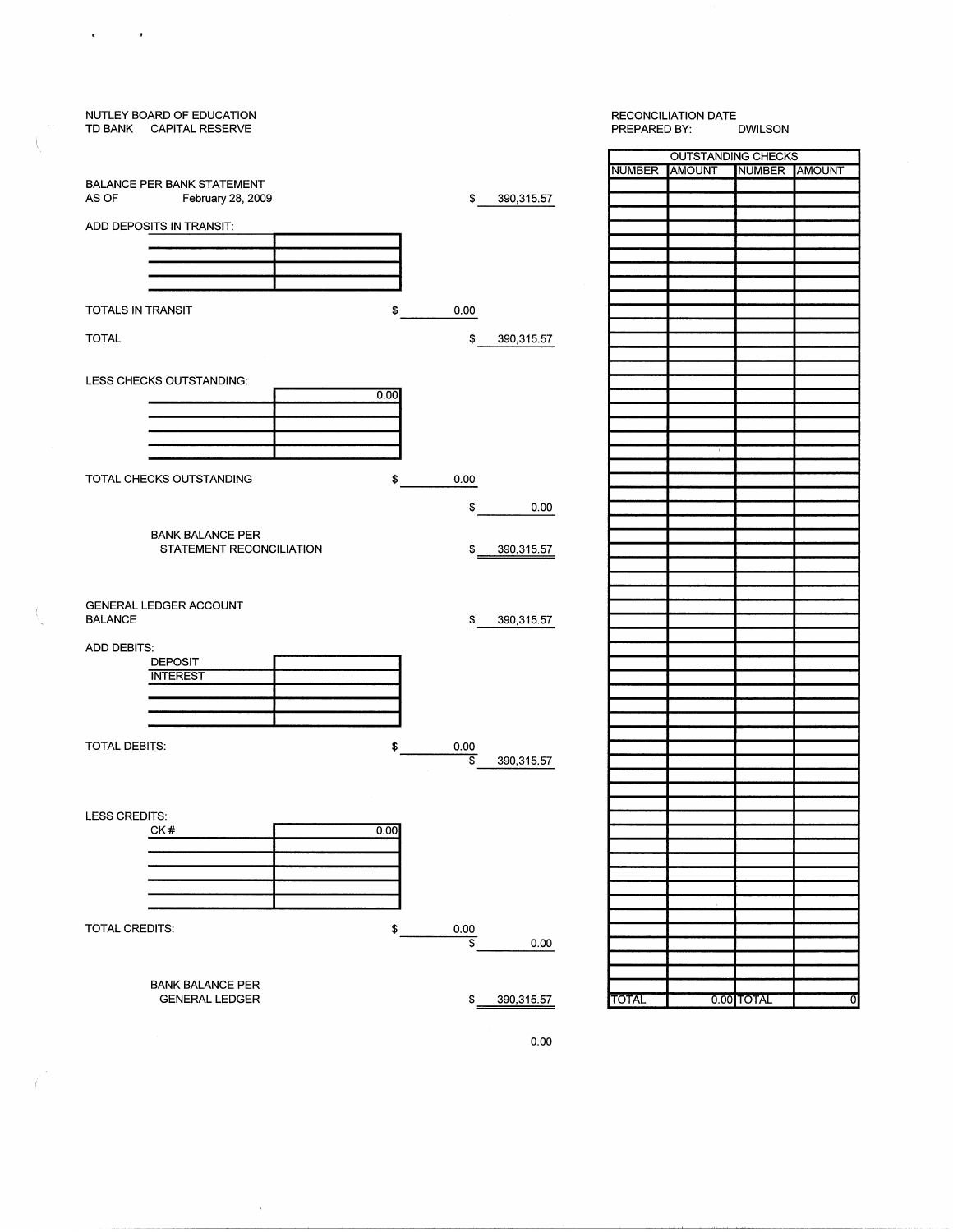| OUTSTANDING CHECKS<br>NUMBER AMOUNT<br>NUMBER AMOUNT<br><b>BALANCE PER BANK STATEMENT</b><br>AS OF<br>\$4,331,936.98<br>February 28, 2009<br>ADD DEPOSITS IN TRANSIT:<br><b>TOTALS IN TRANSIT</b><br>\$<br>0.00<br><b>TOTAL</b><br>\$4,331,936.98<br>LESS CHECKS OUTSTANDING:<br>0.00<br>TOTAL CHECKS OUTSTANDING<br>\$<br>0.00<br>\$<br>0.00<br><b>BANK BALANCE PER</b><br>STATEMENT RECONCILIATION<br>\$4,331,936.98<br>GENERAL LEDGER ACCOUNT<br><b>BALANCE</b><br>\$4,331,936.98<br>ADD DEBITS:<br><b>DEPOSIT</b><br><b>INTEREST</b><br>TOTAL DEBITS:<br>\$<br>0.00<br>\$<br>4,331,936.98<br>$\sim$<br>LESS CREDITS:<br>CK#<br>0.00<br>TOTAL CREDITS:<br>0.00<br>\$<br>$\overline{\mathbf{s}}$<br>0.00<br><b>BANK BALANCE PER</b><br>0.00 TOTAL<br><b>GENERAL LEDGER</b><br>\$ 4,331,936.98<br><b>TOTAL</b><br>$\overline{O}$ | NUTLEY BOARD OF EDUCATION<br>TD BANK CAPITAL RESERVE | <b>RECONCILIATION DATE</b><br>PREPARED BY:<br><b>DWILSON</b> |
|-----------------------------------------------------------------------------------------------------------------------------------------------------------------------------------------------------------------------------------------------------------------------------------------------------------------------------------------------------------------------------------------------------------------------------------------------------------------------------------------------------------------------------------------------------------------------------------------------------------------------------------------------------------------------------------------------------------------------------------------------------------------------------------------------------------------------------------|------------------------------------------------------|--------------------------------------------------------------|
|                                                                                                                                                                                                                                                                                                                                                                                                                                                                                                                                                                                                                                                                                                                                                                                                                                   |                                                      |                                                              |
|                                                                                                                                                                                                                                                                                                                                                                                                                                                                                                                                                                                                                                                                                                                                                                                                                                   |                                                      |                                                              |
|                                                                                                                                                                                                                                                                                                                                                                                                                                                                                                                                                                                                                                                                                                                                                                                                                                   |                                                      |                                                              |
|                                                                                                                                                                                                                                                                                                                                                                                                                                                                                                                                                                                                                                                                                                                                                                                                                                   |                                                      |                                                              |
|                                                                                                                                                                                                                                                                                                                                                                                                                                                                                                                                                                                                                                                                                                                                                                                                                                   |                                                      |                                                              |
|                                                                                                                                                                                                                                                                                                                                                                                                                                                                                                                                                                                                                                                                                                                                                                                                                                   |                                                      |                                                              |
|                                                                                                                                                                                                                                                                                                                                                                                                                                                                                                                                                                                                                                                                                                                                                                                                                                   |                                                      |                                                              |
|                                                                                                                                                                                                                                                                                                                                                                                                                                                                                                                                                                                                                                                                                                                                                                                                                                   |                                                      |                                                              |
|                                                                                                                                                                                                                                                                                                                                                                                                                                                                                                                                                                                                                                                                                                                                                                                                                                   |                                                      |                                                              |
|                                                                                                                                                                                                                                                                                                                                                                                                                                                                                                                                                                                                                                                                                                                                                                                                                                   |                                                      |                                                              |
|                                                                                                                                                                                                                                                                                                                                                                                                                                                                                                                                                                                                                                                                                                                                                                                                                                   |                                                      |                                                              |
|                                                                                                                                                                                                                                                                                                                                                                                                                                                                                                                                                                                                                                                                                                                                                                                                                                   |                                                      |                                                              |
|                                                                                                                                                                                                                                                                                                                                                                                                                                                                                                                                                                                                                                                                                                                                                                                                                                   |                                                      |                                                              |
|                                                                                                                                                                                                                                                                                                                                                                                                                                                                                                                                                                                                                                                                                                                                                                                                                                   |                                                      |                                                              |
|                                                                                                                                                                                                                                                                                                                                                                                                                                                                                                                                                                                                                                                                                                                                                                                                                                   |                                                      |                                                              |
|                                                                                                                                                                                                                                                                                                                                                                                                                                                                                                                                                                                                                                                                                                                                                                                                                                   |                                                      |                                                              |
|                                                                                                                                                                                                                                                                                                                                                                                                                                                                                                                                                                                                                                                                                                                                                                                                                                   |                                                      |                                                              |
|                                                                                                                                                                                                                                                                                                                                                                                                                                                                                                                                                                                                                                                                                                                                                                                                                                   |                                                      |                                                              |
|                                                                                                                                                                                                                                                                                                                                                                                                                                                                                                                                                                                                                                                                                                                                                                                                                                   |                                                      |                                                              |
|                                                                                                                                                                                                                                                                                                                                                                                                                                                                                                                                                                                                                                                                                                                                                                                                                                   |                                                      |                                                              |
|                                                                                                                                                                                                                                                                                                                                                                                                                                                                                                                                                                                                                                                                                                                                                                                                                                   |                                                      |                                                              |
|                                                                                                                                                                                                                                                                                                                                                                                                                                                                                                                                                                                                                                                                                                                                                                                                                                   |                                                      |                                                              |
|                                                                                                                                                                                                                                                                                                                                                                                                                                                                                                                                                                                                                                                                                                                                                                                                                                   |                                                      |                                                              |
|                                                                                                                                                                                                                                                                                                                                                                                                                                                                                                                                                                                                                                                                                                                                                                                                                                   |                                                      |                                                              |
|                                                                                                                                                                                                                                                                                                                                                                                                                                                                                                                                                                                                                                                                                                                                                                                                                                   |                                                      |                                                              |
|                                                                                                                                                                                                                                                                                                                                                                                                                                                                                                                                                                                                                                                                                                                                                                                                                                   |                                                      |                                                              |
|                                                                                                                                                                                                                                                                                                                                                                                                                                                                                                                                                                                                                                                                                                                                                                                                                                   |                                                      |                                                              |
|                                                                                                                                                                                                                                                                                                                                                                                                                                                                                                                                                                                                                                                                                                                                                                                                                                   |                                                      |                                                              |
|                                                                                                                                                                                                                                                                                                                                                                                                                                                                                                                                                                                                                                                                                                                                                                                                                                   |                                                      |                                                              |
|                                                                                                                                                                                                                                                                                                                                                                                                                                                                                                                                                                                                                                                                                                                                                                                                                                   |                                                      |                                                              |
|                                                                                                                                                                                                                                                                                                                                                                                                                                                                                                                                                                                                                                                                                                                                                                                                                                   |                                                      |                                                              |
|                                                                                                                                                                                                                                                                                                                                                                                                                                                                                                                                                                                                                                                                                                                                                                                                                                   |                                                      |                                                              |
|                                                                                                                                                                                                                                                                                                                                                                                                                                                                                                                                                                                                                                                                                                                                                                                                                                   |                                                      |                                                              |
|                                                                                                                                                                                                                                                                                                                                                                                                                                                                                                                                                                                                                                                                                                                                                                                                                                   |                                                      |                                                              |
|                                                                                                                                                                                                                                                                                                                                                                                                                                                                                                                                                                                                                                                                                                                                                                                                                                   |                                                      |                                                              |
|                                                                                                                                                                                                                                                                                                                                                                                                                                                                                                                                                                                                                                                                                                                                                                                                                                   |                                                      |                                                              |
|                                                                                                                                                                                                                                                                                                                                                                                                                                                                                                                                                                                                                                                                                                                                                                                                                                   |                                                      |                                                              |
|                                                                                                                                                                                                                                                                                                                                                                                                                                                                                                                                                                                                                                                                                                                                                                                                                                   |                                                      |                                                              |
|                                                                                                                                                                                                                                                                                                                                                                                                                                                                                                                                                                                                                                                                                                                                                                                                                                   |                                                      |                                                              |
|                                                                                                                                                                                                                                                                                                                                                                                                                                                                                                                                                                                                                                                                                                                                                                                                                                   |                                                      |                                                              |
|                                                                                                                                                                                                                                                                                                                                                                                                                                                                                                                                                                                                                                                                                                                                                                                                                                   |                                                      |                                                              |
|                                                                                                                                                                                                                                                                                                                                                                                                                                                                                                                                                                                                                                                                                                                                                                                                                                   |                                                      |                                                              |
|                                                                                                                                                                                                                                                                                                                                                                                                                                                                                                                                                                                                                                                                                                                                                                                                                                   |                                                      |                                                              |
|                                                                                                                                                                                                                                                                                                                                                                                                                                                                                                                                                                                                                                                                                                                                                                                                                                   |                                                      |                                                              |
|                                                                                                                                                                                                                                                                                                                                                                                                                                                                                                                                                                                                                                                                                                                                                                                                                                   |                                                      |                                                              |
|                                                                                                                                                                                                                                                                                                                                                                                                                                                                                                                                                                                                                                                                                                                                                                                                                                   |                                                      |                                                              |
|                                                                                                                                                                                                                                                                                                                                                                                                                                                                                                                                                                                                                                                                                                                                                                                                                                   |                                                      |                                                              |
|                                                                                                                                                                                                                                                                                                                                                                                                                                                                                                                                                                                                                                                                                                                                                                                                                                   |                                                      |                                                              |
|                                                                                                                                                                                                                                                                                                                                                                                                                                                                                                                                                                                                                                                                                                                                                                                                                                   |                                                      |                                                              |
|                                                                                                                                                                                                                                                                                                                                                                                                                                                                                                                                                                                                                                                                                                                                                                                                                                   |                                                      |                                                              |
|                                                                                                                                                                                                                                                                                                                                                                                                                                                                                                                                                                                                                                                                                                                                                                                                                                   |                                                      |                                                              |
|                                                                                                                                                                                                                                                                                                                                                                                                                                                                                                                                                                                                                                                                                                                                                                                                                                   |                                                      |                                                              |
|                                                                                                                                                                                                                                                                                                                                                                                                                                                                                                                                                                                                                                                                                                                                                                                                                                   |                                                      |                                                              |
|                                                                                                                                                                                                                                                                                                                                                                                                                                                                                                                                                                                                                                                                                                                                                                                                                                   |                                                      |                                                              |
|                                                                                                                                                                                                                                                                                                                                                                                                                                                                                                                                                                                                                                                                                                                                                                                                                                   |                                                      |                                                              |
|                                                                                                                                                                                                                                                                                                                                                                                                                                                                                                                                                                                                                                                                                                                                                                                                                                   |                                                      |                                                              |
|                                                                                                                                                                                                                                                                                                                                                                                                                                                                                                                                                                                                                                                                                                                                                                                                                                   |                                                      |                                                              |
|                                                                                                                                                                                                                                                                                                                                                                                                                                                                                                                                                                                                                                                                                                                                                                                                                                   |                                                      |                                                              |
|                                                                                                                                                                                                                                                                                                                                                                                                                                                                                                                                                                                                                                                                                                                                                                                                                                   |                                                      |                                                              |

0.00

( \

 $\mathbf{S}$ 

 $\ddot{\phantom{a}}$ 

, L